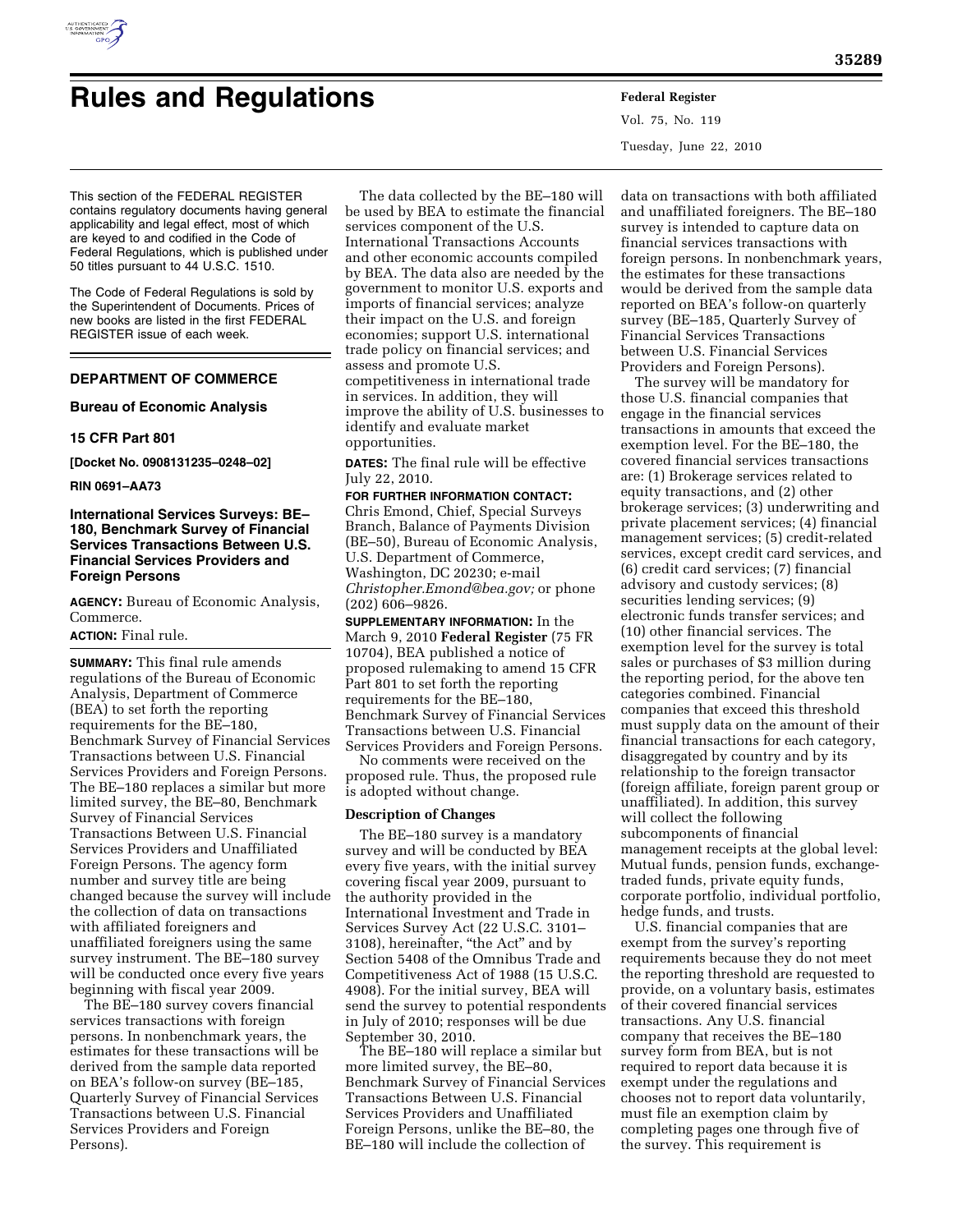necessary to ensure efficient administration of the Act by eliminating unnecessary follow-up contact. If a U.S. financial company does not receive the BE–180 survey form and is not otherwise required to report under these regulations, then the company is not required to take any action.

#### **Survey Background**

The Bureau of Economic Analysis (BEA), U.S. Department of Commerce, will conduct the survey under the International Investment and Trade in Services Survey Act (22 U.S.C. 3101– 3108), and Section 5408 of the Omnibus Trade and Competitiveness Act of 1988 (15 U.S.C. 4908). Section 4(a) of the International Investment and Trade in Services Survey Act provides that the President shall, to the extent he deems necessary and feasible, conduct a regular data collection program to secure current information related to international investment and trade in services and publish for the use of the general public and United States Government agencies periodic, regular, and comprehensive statistical information collected pursuant to this subsection.

In Section 3 of Executive Order 11961, as amended by Executive Orders 12318 and 12518, the President delegated the responsibilities under the Act for performing functions concerning international trade in services to the Secretary of Commerce, who has redelegated them to BEA.

Data from the survey are needed to monitor U.S. exports and imports of financial services; analyze their impact on the U.S. and foreign economies; compile and improve the U.S. international transactions, national income and product, and input-output accounts; support U.S. international trade policy on financial services; assess and promote U.S. competitiveness in international trade in services; and improve the ability of U.S. businesses to identify and evaluate market opportunities.

#### **Executive Order 12866**

This final rule has been determined to be not significant for purposes of E.O. 12866.

# **Executive Order 13132**

This final rule does not contain policies with Federalism implications sufficient to warrant preparation of a Federalism Assessment under E.O. 13132.

#### **Paperwork Reduction Act**

The collection-of-information requirement in this final rule has been

approved by the Office of Management and Budget (OMB) under control number 0608–0062 pursuant to the requirements of the Paperwork Reduction Act.

Notwithstanding any other provisions of the law, no person is required to respond to, nor shall any person be subject to a penalty for failure to comply with, a collection of information subject to the requirements of the Paperwork Reduction Act unless that collection displays a currently valid Office of Management and Budget Control Number. The collection will display this number.

The benchmark survey is expected to result in the filing of reports from approximately 8,000 respondents. Approximately 1,000 respondents will report mandatory or voluntary data on the survey and approximately 7,000 will file exemption claims. The respondent burden for this collection of information will vary from one respondent to another, but is estimated to average ten hours, including time for reviewing the instructions, searching existing data sources, gathering and maintaining the data needed, and completing and reviewing the collection of information for the respondents that file mandatory or voluntary data, and two hours for exemption claim responses. Thus, the total respondent burden for the survey is estimated at 24,000 hours.

Written comments regarding the burden-hour estimates or other aspects of the collection-of-information requirements contained in this final rule should be sent to: (1) The Bureau of Economic Analysis via mail to U.S. Department of Commerce, Bureau of Economic Analysis, Chris Emond, Chief, Special Surveys Branch (BE–50) Washington, DC 20230, via e-mail at *Christopher.Emond@bea.gov*, or by FAX at 202–606–5318; and (2) the Office of Management and Budget, Office of Information and Regulatory Affairs, Control Number 0608–0062, PRA Desk Officer for BEA, via e-mail at *pbugg@omb.eop.gov,* or by FAX at 202– 395–7245.

#### **Regulatory Flexibility Act**

The Chief Counsel for Regulation, Department of Commerce, has certified to the Chief Counsel for Advocacy, Small Business Administration, under provisions of the Regulatory Flexibility Act (5 U.S.C. 605(b)), that this rule will not have a significant economic impact on a substantial number of small entities. The factual basis for this certification was published with the proposed rule and is not repeated here. No comments were received regarding the economic impact of this rule. As a

result, a final regulatory flexibility analysis is not required and none was prepared.

#### **List of Subjects in 15 CFR Part 801**

International transactions, Economic statistics, Foreign trade, Penalties, Reporting and recordkeeping requirements.

Dated: June 2, 2010.

#### **J. Steven Landefeld,**

*Director, Bureau of Economic Analysis.* 

■ For the reasons set forth in the preamble, BEA amends 15 CFR Part 801, as follows:

## **PART 801—SURVEY OF INTERNATIONAL TRADE IN SERVICES BETWEEN U.S. AND FOREIGN PERSONS**

■ 1. The authority citation for 15 CFR Part 801 continues to read as follows:

**Authority:** 5 U.S.C. 301; 15 U.S.C. 4908; 22 U.S.C. 3101–3108; and E.O. 11961, 3 CFR, 1977 Comp., p.86, as amended by E.O. 12318, 3 CFR, 1981 Comp., p. 173, and E.O. 12518, 3 CFR, 1985 Comp., p 348.

■ 2. Amend § 801.9 by revising paragraph (a) to read as follows:

#### **§ 801.9 Reports required.**

(a) *Benchmark surveys.* Section 4(a)(4) of the Act (22 U.S.C. 3103) provides that benchmark surveys of trade in services between U.S. and foreign persons be conducted, but not more frequently than every 5 years. General reporting requirements, exemption levels, and the years of coverage for the BE–120 survey may be found in § 801.10. General reporting requirements, exemption levels, and the years of coverage for the BE–140 survey may be found in § 801.11. More detailed instructions are given on the forms themselves; and general reporting requirements, exemption levels, and the years for coverage for the BE–180 survey may be found in § 801.12.

#### **§ 801.11 [Removed]**

■ 3. Remove § 801.11.

\* \* \* \* \*

#### **§ 801.12 [Redesignated as § 801.11]**

■ 4. Redesignate § 801.12 as § 801.11.

■ 5. Add new § 801.12 to read as follows:

#### **§ 801.12 Rules and regulations for the BE– 180, Benchmark Survey of Financial Services Transactions between U.S. Financial Services Providers and Foreign Persons.**

(a) The BE–180, Benchmark Survey of Financial Services Transactions between U.S. Financial Services Providers and Foreign Persons, will be